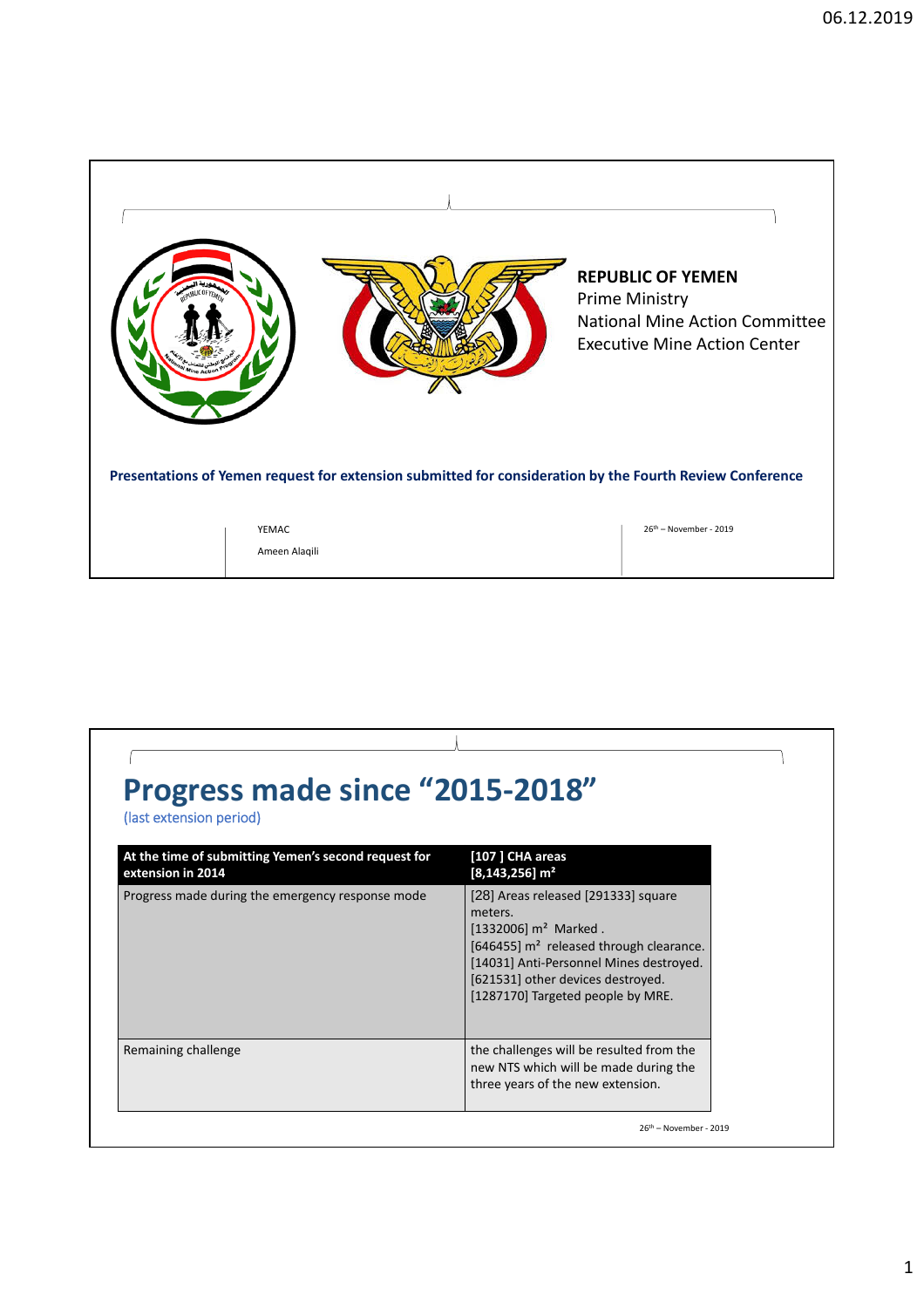

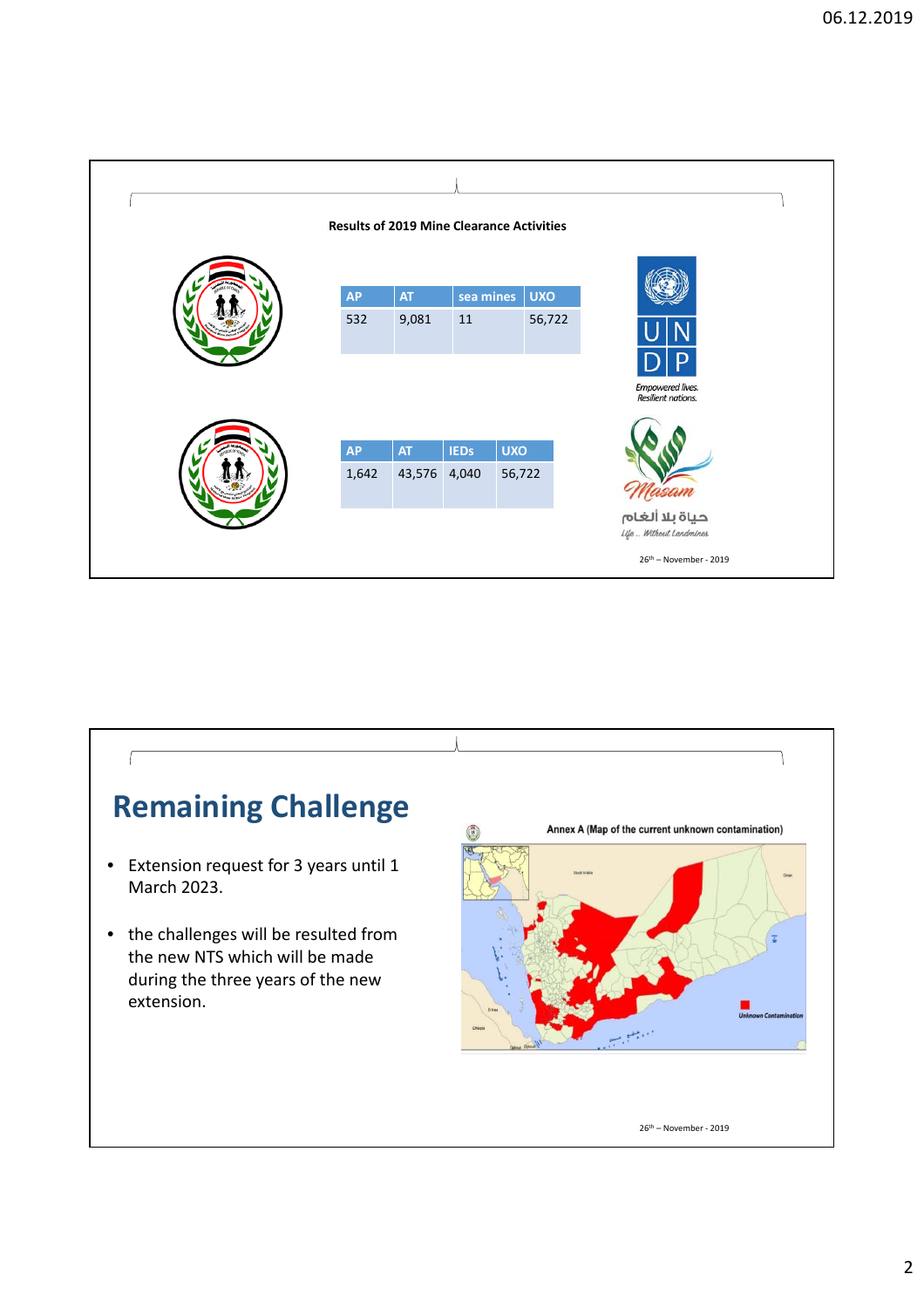## **Circumstances impeding completion / Challanges**

Since the coup against the legitimate Government started in to face many challenges such as:

- Conflict Expanded which led to expand contamination as well.
- it is obvious that Yemen will not meet its obligations as agreed within its second extension request lodged in 2013.
- unpredictable international donor funding .
- Increasing of causalities number.
- Lack of equipment.
- Economic situations of Yemen.
- new improvised mines/IEDs are being laid while conflict still on going such as (Anti – Tank mine connected to electric purser plates), (IEDs working with infrared beams) and (Sea Mines).

26th – November ‐ 2019

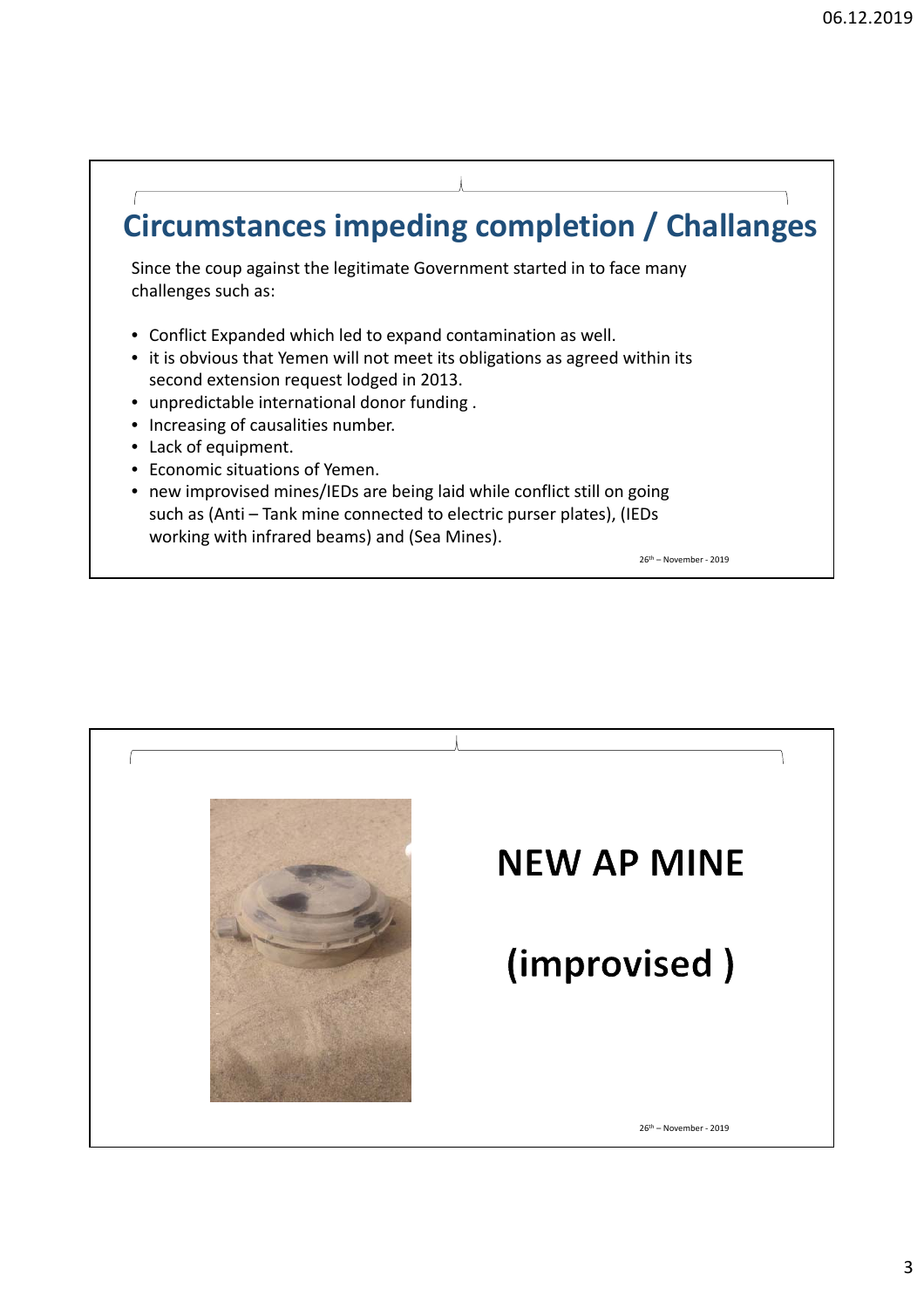



4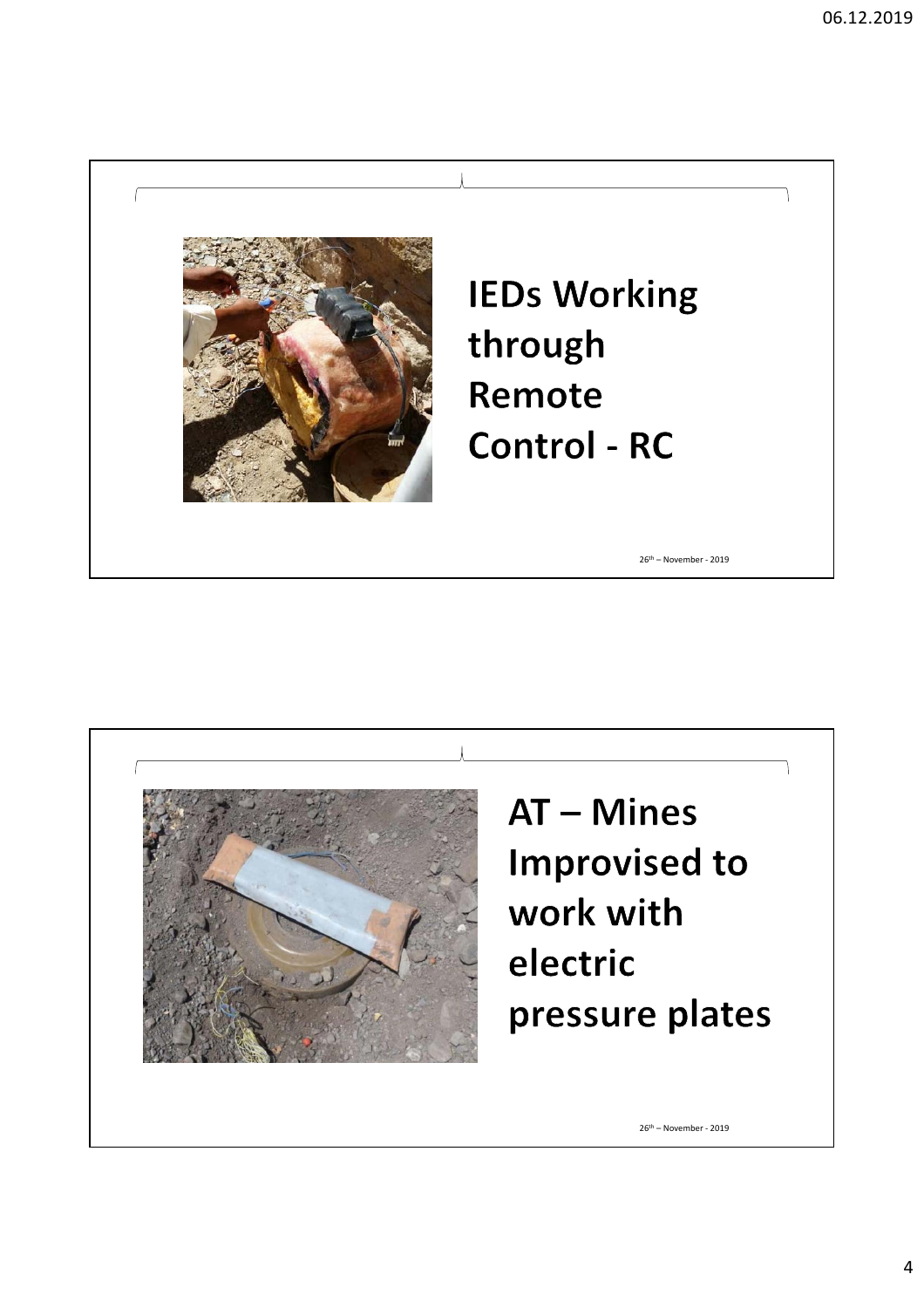

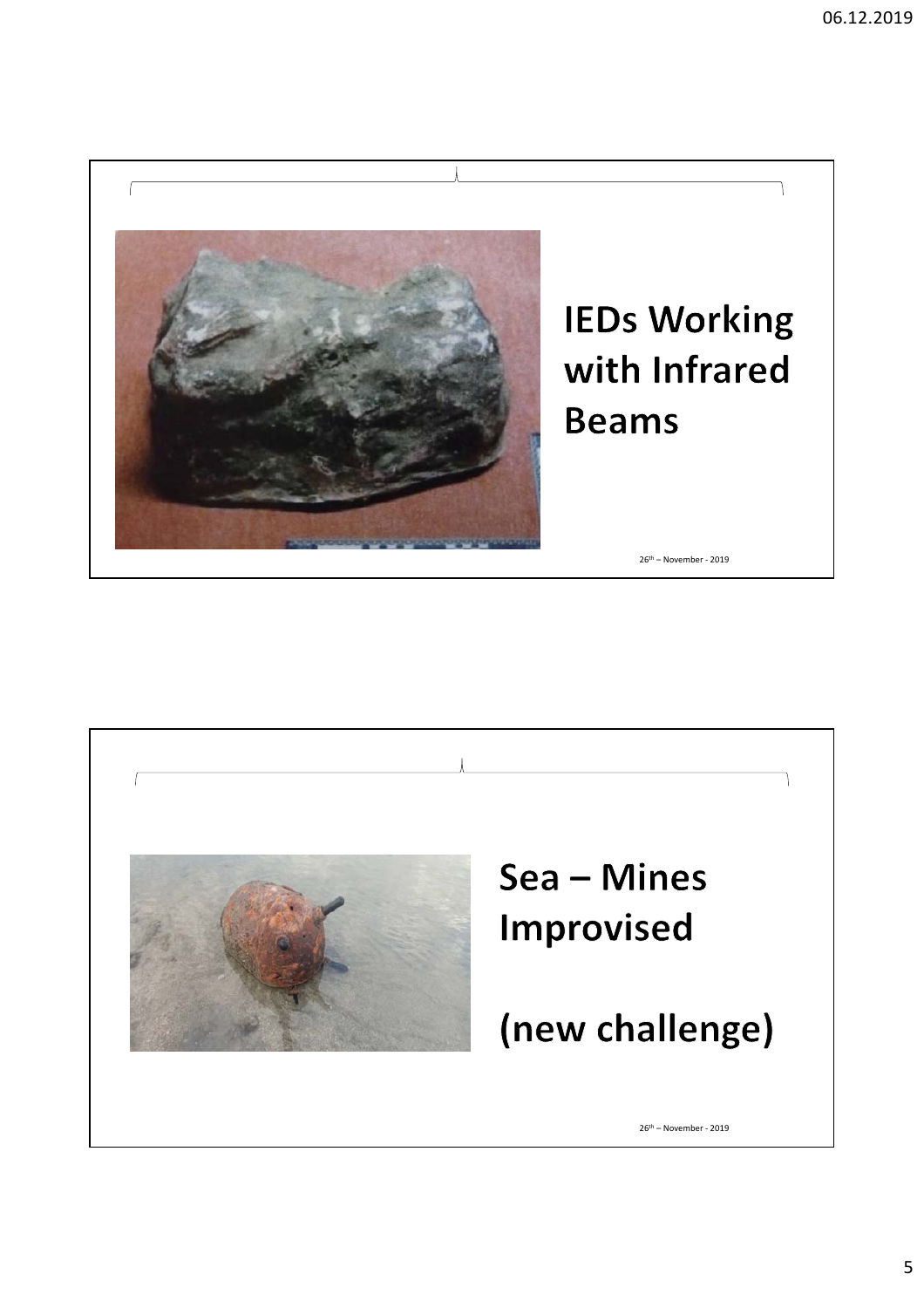## **Extension period**

- Amount of time requested: [3] years until [1 March 2023]
- By the end of the extension period YEMEN will aim to re‐orient YEMAC to meet the new challenges with the support of the international community.<br>This will include: have:
- Determining a baseline for suspected contaminated areas.
- Producing a revised workplan to meet its Article 5 obligations.
- Developing revised national standards.
- Strengthening the Information Management System.
- Establish a coordination office.

26th – November ‐ 2019

| <b>Work-Plan Activities</b>                  |                                     |                        |
|----------------------------------------------|-------------------------------------|------------------------|
| <b>Activity</b>                              | Length of the period to achieve the |                        |
|                                              | activity                            |                        |
| <b>Mine Action Emergency Response</b>        | <b>Ongoing Activity</b>             |                        |
| <b>Nation Wide Non-Technical Survey</b>      | 36 Months                           |                        |
| <b>Setup full prioritization system</b>      | 6 Months                            |                        |
| <b>Developing the current SOPs</b>           | From 3 to 6 Months                  |                        |
| <b>Developing the current National</b>       | From 6 to 12 Months (Depending on   |                        |
| <b>Mine Action Standards</b>                 | the government approval)            |                        |
| <b>Strengthening Information</b>             | From 6 Months to 12 Months          |                        |
| <b>Management system</b>                     |                                     |                        |
| <b>Bringing new equipment to cover</b>       | From 3-9 Months / from 6 to 24      |                        |
| the needs of the Mine Action                 | Months (Based on the situations)    |                        |
| Programme                                    |                                     |                        |
| <b>Establishing a coordination office of</b> | From 6 to 18 Months (Government     |                        |
| <b>YEMAC</b>                                 | Approval has be issued)             | 26th - November - 2019 |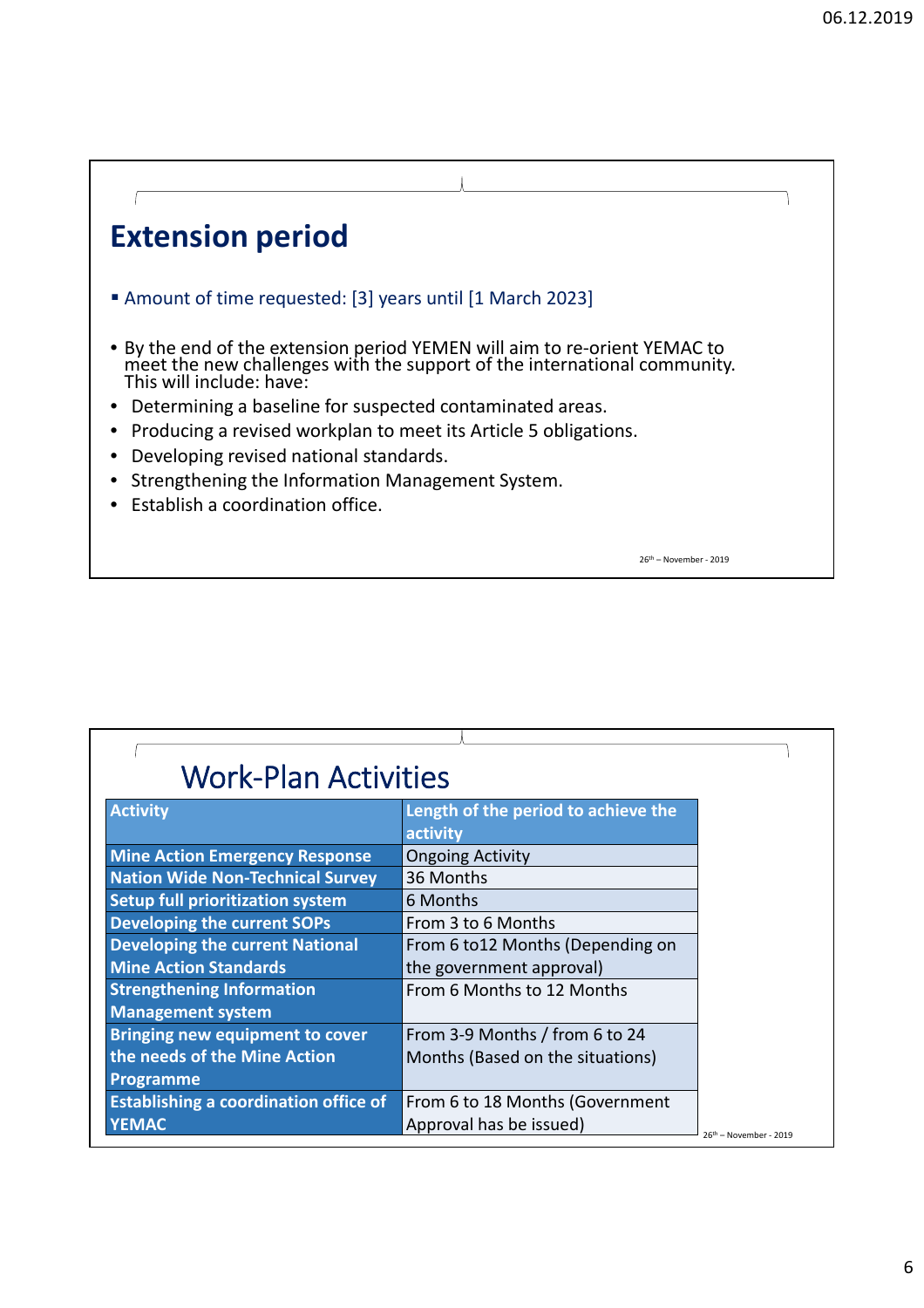